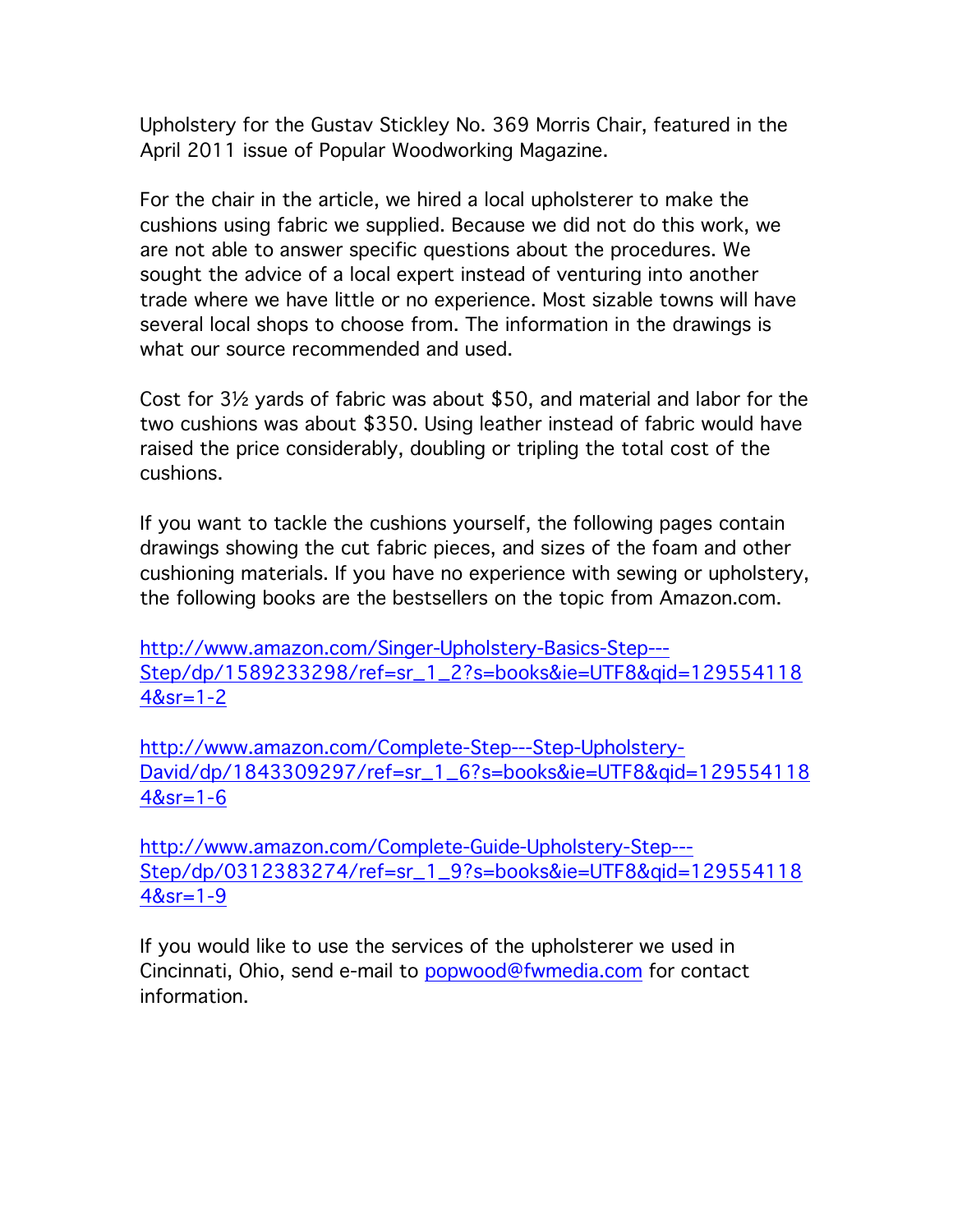Seat Cushion Construction Gustav Stickley No. 369 Morris Chair from Popular Woodworking Magazine, April 2011 Issue

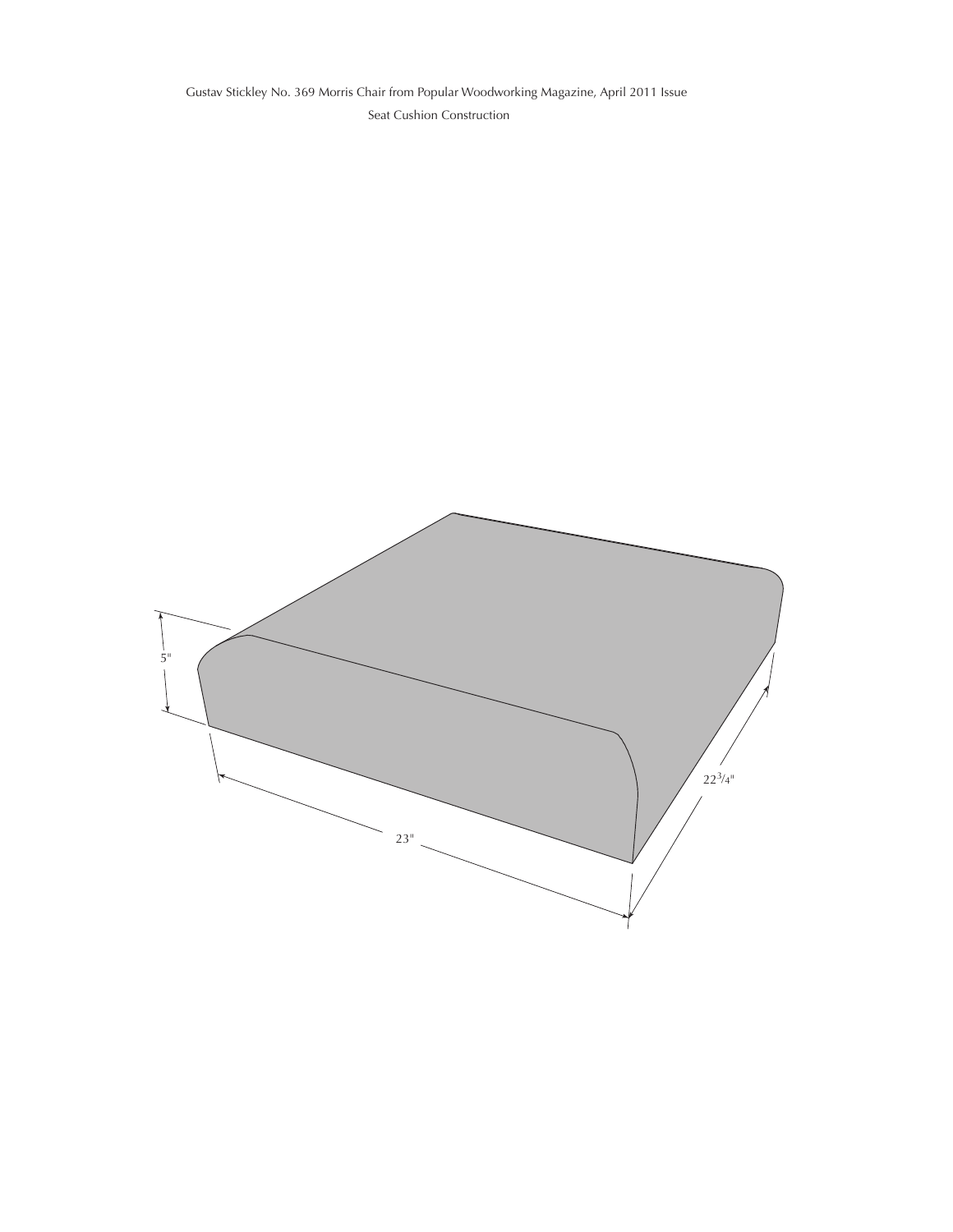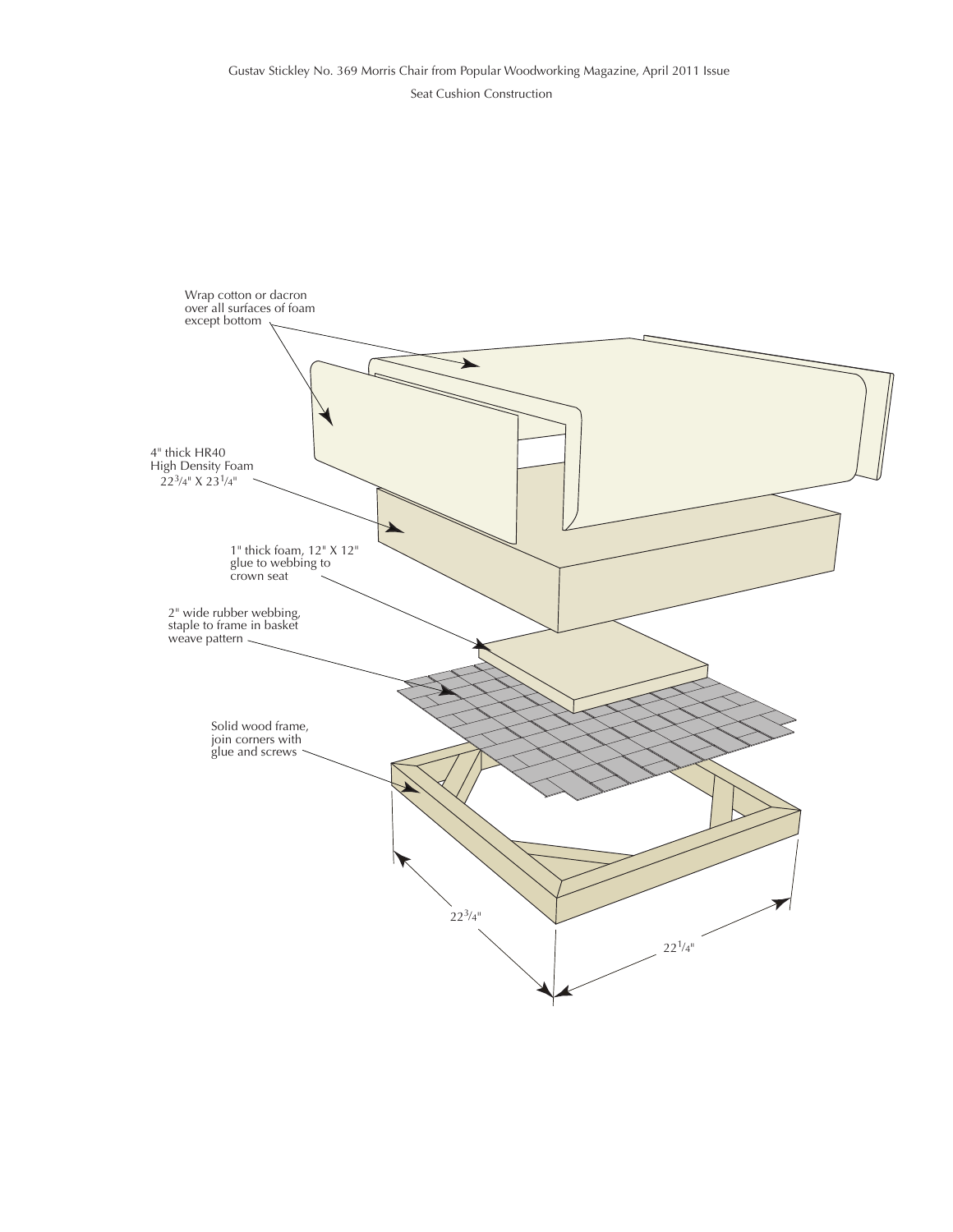

Sew seat fabric to sides, wrap around cushion assembly and staple to bottom edge of frame